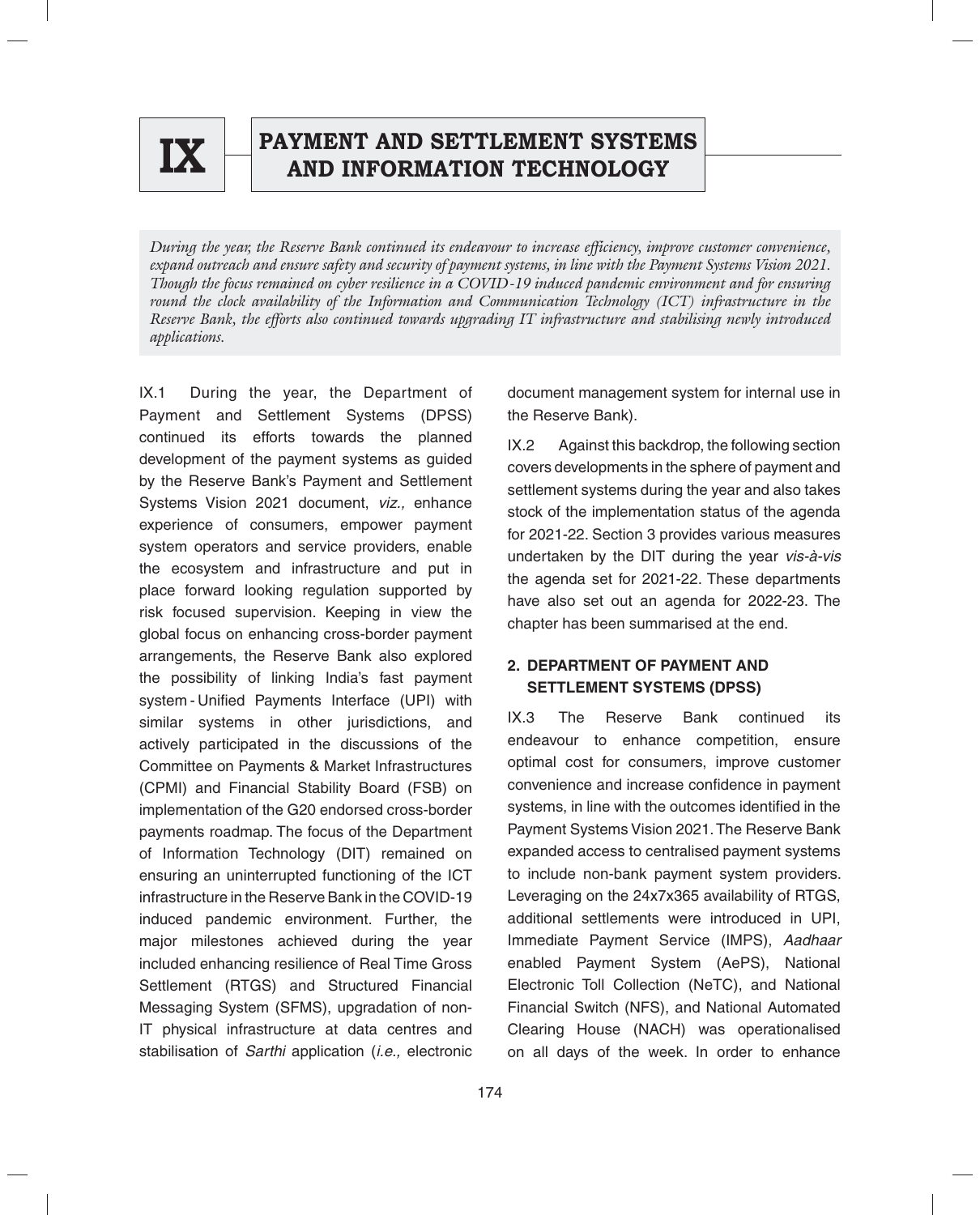#### **Box IX.1 India and Singapore to Link their Fast Payment Systems - UPI and PayNow**

The Reserve Bank of India and the Monetary Authority of Singapore (MAS) have announced a project to link their fast payment systems, UPI and PayNow. The linkage will enable users of the two systems to make instant fund transfers (remittances) without the need to get onboarded onto the other system. In other words, a user of UPI does not require to be a part of PayNow system to be able to transfer funds to a PayNow user in Singapore and *vice versa*. The linkage builds upon the earlier efforts of NPCI International Payments Limited (NIPL, a subsidiary of NPCI) and Network for Electronic Transfers (NETS of Singapore) to facilitate QR code-based payments through UPI in Singapore. The initiative is in line with the Reserve Bank's vision of reviewing inbound remittance corridors between India and other countries.

cross-border payment arrangements, the Reserve Bank explored the possibility of linking India's fast (retail) payment system, UPI, with similar system in other jurisdictions. The India (UPI) Singapore (PayNow) interlinking is underway (Box IX.1).

#### *Payment Systems*

IX.4 The payment systems<sup>2</sup> recorded a robust growth of 63.6 per cent in terms of volume during 2021-22 on top of the expansion of 26.7 per cent in the previous year. In value terms, the growth was 23.1 per cent as against a decline of 13.4 per cent in the previous year, mainly due to robust growth observed in the large value payment system, *viz.,* RTGS. The share of digital transactions in the total volume of non-cash retail payments increased to 99.3 per cent during 2021-22, up from 98.8 per cent in the previous year (Table IX.1).

The UPI-PayNow linkage can foster cross-border interoperability of payments and further anchor trade, travel and remittance flows between the two countries. Singapore has a large number of Indian workers and students, resulting in substantial (more than USD 1 billion) in-bound and outbound remittances every year. The UPI-PayNow linkage is expected to be a significant milestone in the development of infrastructure for cross-border payments between India and Singapore, and aligns with the G20's financial inclusion priority of enabling faster, cheaper and more transparent cross-border payments. It can also contribute towards fulfilling United Nation's (UN) Sustainable Development Goals (SDG 10.c)<sup>1</sup> by reducing cost of remittances.

The linkage is expected to be operationalised in the second half of 2022.

**Source:** RBI.

#### *Digital Payments*

IX.5 Among the digital modes of payments, the number of transactions using RTGS increased by 30.5 per cent during 2021-22 (Table IX.1). In terms of value, RTGS transactions registered an increase of 21.8 per cent; transactions through the National Electronic Funds Transfer (NEFT) system also witnessed an increase of 30.6 per cent and 14.3 per cent in volume and value, respectively, reflective of the increase in large value corporate transactions, in line with rising economic activity. As at end March 2022, RTGS services were available through  $1,56,740$  IFSCs<sup>3</sup> of 239 members, while NEFT services were available through 1,60,428 IFSCs of 227 member banks.

IX.6 During 2021-22, payment transactions carried out through credit cards increased by 27.0

 $<sup>1</sup>$  By 2030, reduce the transaction costs of migrant remittances to less than 3 per cent and eliminate remittance corridors with costs higher</sup> than 5 per cent.

<sup>&</sup>lt;sup>2</sup> Data for total payments include digital payments and paper-based instruments.

Indian Financial System Code.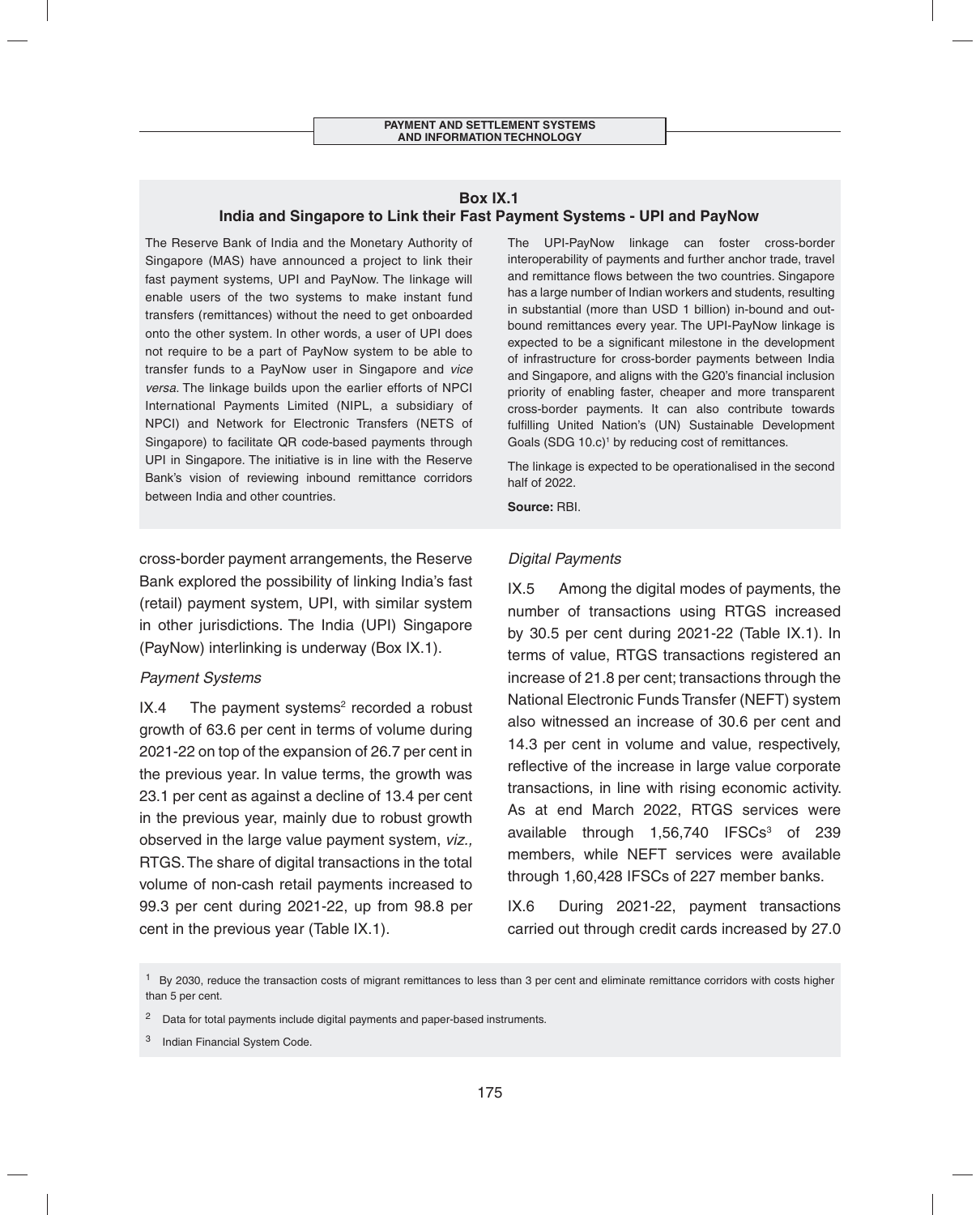| Item                               |                                | Volume (lakh)                            |                |          | Value (₹ lakh crore) |          |              |                |
|------------------------------------|--------------------------------|------------------------------------------|----------------|----------|----------------------|----------|--------------|----------------|
|                                    |                                |                                          | 2019-20        | 2020-21  | 2021-22              | 2019-20  | 2020-21      | 2021-22        |
| $\overline{1}$                     |                                |                                          | $\overline{2}$ | 3        | 4                    | 5        | 6            | $\overline{7}$ |
|                                    |                                | A. Settlement Systems                    |                |          |                      |          |              |                |
|                                    |                                | <b>CCIL Operated Systems</b>             | 36             | 28       | 33                   | 1,341.50 | 1,619.43     | 2,068.73       |
|                                    |                                | <b>B.</b> Payment Systems                |                |          |                      |          |              |                |
|                                    |                                | 1. Large Value Credit Transfers - RTGS   | 1,507          | 1,592    | 2,078                | 1,311.56 | 1,056.00     | 1,286.58       |
|                                    |                                | <b>Retail Segment</b>                    |                |          |                      |          |              |                |
|                                    | 2.                             | <b>Credit Transfers</b>                  | 2,06,297       | 3,17,868 | 5,77,632             | 285.57   | 335.04       | 427.23         |
|                                    |                                | 2.1 AePS (Fund Transfers)                | 10             | 11       | 10                   | 0.005    | 0.01         | 0.01           |
|                                    |                                | 2.2 APBS                                 | 16,747         | 14,373   | 12,298               | 0.99     | 1.11         | 1.33           |
|                                    |                                | 2.3 ECS Cr                               | 18             | $\Omega$ | $\Omega$             | 0.05     | $\mathbf{0}$ | $\Omega$       |
|                                    |                                | <b>2.4 IMPS</b>                          | 25,792         | 32,783   | 46,625               | 23.38    | 29.41        | 41.71          |
|                                    |                                | 2.5 NACH Cr                              | 11,100         | 16,465   | 18,730               | 10.37    | 12.17        | 12.77          |
|                                    |                                | 2.6 NEFT                                 | 27,445         | 30,928   | 40,407               | 229.46   | 251.31       | 287.25         |
|                                    |                                | <b>2.7 UPI</b>                           | 1,25,186       | 2,23,307 | 4,59,561             | 21.32    | 41.04        | 84.16          |
|                                    | 3.                             | <b>Debit Transfers and Direct Debits</b> | 6,027          | 10,457   | 12,222               | 6.06     | 8.66         | 10.38          |
|                                    |                                | 3.1 BHIM Aadhaar Pay                     | 91             | 161      | 228                  | 0.01     | 0.03         | 0.06           |
|                                    |                                | 3.2 ECS Dr                               | $\mathbf{1}$   | $\Omega$ | $\Omega$             | $\Omega$ | $\Omega$     | $\Omega$       |
|                                    |                                | 3.3 NACH Dr                              | 5,842          | 9,646    | 10,788               | 6.04     | 8.62         | 10.31          |
|                                    |                                | 3.4 NETC (Linked to Bank Account)        | 93             | 650      | 1,207                | 0.002    | 0.01         | 0.02           |
|                                    | 4.                             | <b>Card Payments</b>                     | 72,384         | 57,787   | 61,786               | 14.35    | 12.92        | 17.02          |
|                                    |                                | 4.1 Credit Cards                         | 21,773         | 17,641   | 22,399               | 7.31     | 6.30         | 9.72           |
|                                    |                                | 4.2 Debit Cards                          | 50,611         | 40,146   | 39,387               | 7.04     | 6.61         | 7.30           |
|                                    | 5.                             | <b>Prepaid Payment Instruments</b>       | 53,811         | 49,743   | 65,812               | 2.16     | 1.98         | 2.94           |
|                                    | 6.                             | <b>Paper-based Instruments</b>           | 10,414         | 6,704    | 6,999                | 78.25    | 56.27        | 66.50          |
|                                    |                                | Total - Retail Payments (2+3+4+5+6)      | 3,48,933       | 4,42,557 | 7,24,451             | 386.38   | 414.86       | 524.07         |
|                                    | Total Payments $(1+2+3+4+5+6)$ |                                          | 3,50,440       | 4,44,149 | 7,26,530             | 1,697.94 | 1,470.86     | 1,810.65       |
| Total Digital Payments (1+2+3+4+5) |                                |                                          | 3,40,026       | 4,37,445 | 7,19,531             | 1,619.69 | 1,414.59     | 1,744.14       |

#### **Table IX.1: Payment System Indicators - Annual Turnover (April-March)**

APBS: Aadhaar Payment Bridge System. ECS: Electronic Clearing Service.

**Note:** 1. RTGS system includes customer and inter-bank transactions only.

 2. Settlements of government securities and forex transactions are through the Clearing Corporation of India Ltd. (CCIL). Government Securities include outright trades and both legs of repo transactions and triparty repo transactions.

3. The figures for cards are for payment transactions at point of sale (POS) terminals and online.

4. Figures in the columns might not add up to the total due to rounding off of numbers.

**Source:** RBI.

per cent and 54.3 per cent in terms of volume and value, respectively (Table IX.1). Transactions through debit cards decreased by 1.9 per cent in terms of volume, though in terms of value, it increased by 10.4 per cent. Prepaid Payment Instruments (PPIs) recorded an increase in volume and value terms by 32.3 per cent and 48.5 per cent, respectively. The growth in digital payments can be attributed to increased availability of acceptance infrastructure, which witnessed substantial

growth during the year benefitting from the operationalisation of the Payments Infrastructure Development Fund (PIDF). The number of Points of Sale (PoS) terminals increased by 28.6 per cent to 60.7 lakh during the year, while the number of *Bharat* Quick Response (BQR) codes deployed increased by 39.3 per cent to 49.7 lakh during the same period. Further, the number of Automated Teller Machines (ATMs) also increased to 2.48 lakh in 2021-22 from 2.39 lakh in the previous year.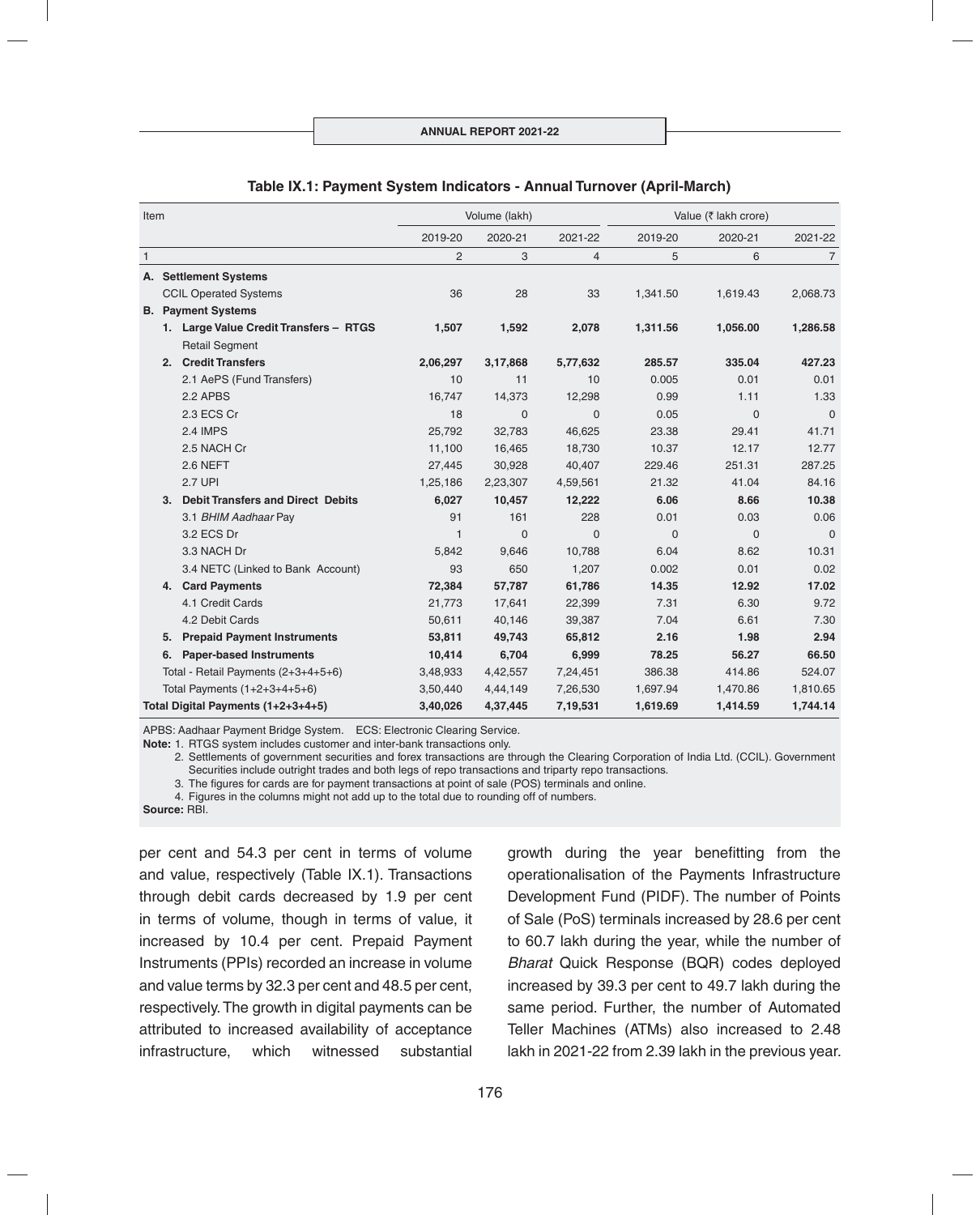IX.7 There is global evidence of a pandemicinduced shift in digital payment habits owing to social distancing norms (Alber and Dabour, 2020; Jonker *et al.,* 2020) and relief measures by governments (Toh and Tran, 2020) to mitigate the negative impacts of the pandemic on household consumption spending (Liu *et al.* 2020). In the Indian context also, the COVID-19 induced lockdown was an inflection point for digital onboarding of new users (Box IX.2).

#### **Box IX.2 Household Choice of Digital Payments amidst COVID-19 Pandemic**

An empirical analysis of primary survey data from the National Payments Corporation of India (NPCI, 2020) brings to the fore useful perspectives about households' choice of digital payments during the pandemic (Table 1). Around one-third of surveyed households transacted digitally for the first time during the lockdown. Households that had prior experience with digital payments but had abandoned them for reasons such as difficulty in use, lack of internet access, fraud, overspending, *etc.*, were most likely to re-adopt them during the pandemic. General awareness about payment modes as well as the level of formal educational attainment contributed to firsttime adoption, notably even at low levels. The former has a stronger effect than the latter, indicating that familiarity and occasional use are sufficient to encourage the switch. Long-term beneficiaries of welfare support were more likely to go digital to access their entitlements in a timely manner. Debit card and smartphone ownership were key

enablers, while access to bank *mitras* and mobile banking apps played a relatively smaller role.

Actual use of smartphones for digital payments may be effectively boosted by enhancing digital literacy and awareness (Chart 1). Most new users were from the middle-aged and the old age segment, indicating that the pandemic may have "force-bridged" the generation gap in digital payments. While respondents over the age of 60 preferred cards, UPI and mobile wallets were highly popular amongst the younger and middle-aged population. Heads of households who didn't personally own a smartphone were also likely to switch if they had a family member with a smartphone. There is evidence of such digitally empowered household members substituting for bank *mitras* in enabling digital payment adoption.

The pandemic induced 'switch to digital' is likely to be permanent if there are significant changes in the

| <b>Variables</b>                                                 | <b>Logit Coefficients</b> | <b>Marginal Effect at Means</b> |
|------------------------------------------------------------------|---------------------------|---------------------------------|
| Used Digital Payments earlier but discontinued later             | $2.826***$ (0.192)        | $0.458***$ (0.0484)             |
| Level of Awareness= 1 (Low)                                      | $2.357***$ (0.615)        | $0.0334***$ (0.00544)           |
| Level of Awareness= 2 (Medium)                                   | $4.676***$ (0.619)        | $0.277***$ (0.0293)             |
| Level of Awareness = $3$ (High)                                  | $4.608***$ (0.615)        | $0.264***$ (0.0228)             |
| Level of Education                                               | $0.169**$ (0.0695)        | $0.0121**$ (0.00519)            |
| Received DBT based government aid both before and after lockdown | $2.601***$ (0.324)        |                                 |
| <b>Access to Smartphone</b>                                      | $1.436***$ (0.193)        | $0.0860***$ (0.0122)            |
| Access to Debit Card                                             | $2.171***$ (0.285)        | $0.106***$ (0.0128)             |
| Access to Bank Mitra                                             | $0.474***$ (0.113)        | $0.0327***$ (0.00852)           |
| Access to Mobile Banking App                                     | $0.407***$ (0.115)        | $0.0314***$ (0.0101)            |
| Constant                                                         | $-9.609***$ (0.794)       |                                 |
| McFadden's Adjusted R <sup>2</sup>                               | 0.481                     |                                 |
| Observations                                                     | 4,061                     | 4,061                           |

**Table 1: Summarised Logistic Regression Results (Dependent Variable:**  "Did you use digital methods for the first time after the lockdown?")

\*\*\*: Significant at 1 per cent level. \*\*\*: Significant at 5 per cent level.

**Note:** 1. Values in the parentheses indicate standard errors.

2. Levels of Awareness are: 0 (Not Aware - base case), 1 (Low), 2 (Medium) and 3 (High).

3. Levels of Education are on the scale: 1 (Illiterate), 2 (Primary School), 3 (High School), and 4 (Graduates and above).

4. The Marginal Effect at Means (MEM) is the marginal effect of a particular regressor with other regressors held at their mean values.

5. To ascertain the predictive accuracy of the baseline model, the data was split into training and testing set (80:20). The classification accuracy of the model stands at 87 per cent, sensitivity at 89 per cent and specificity at 82 per cent. Based on Cook's distance, there is no evidence of influential outliers.

**Source:** Saroy *et al.,* (2022). *(Contd...)*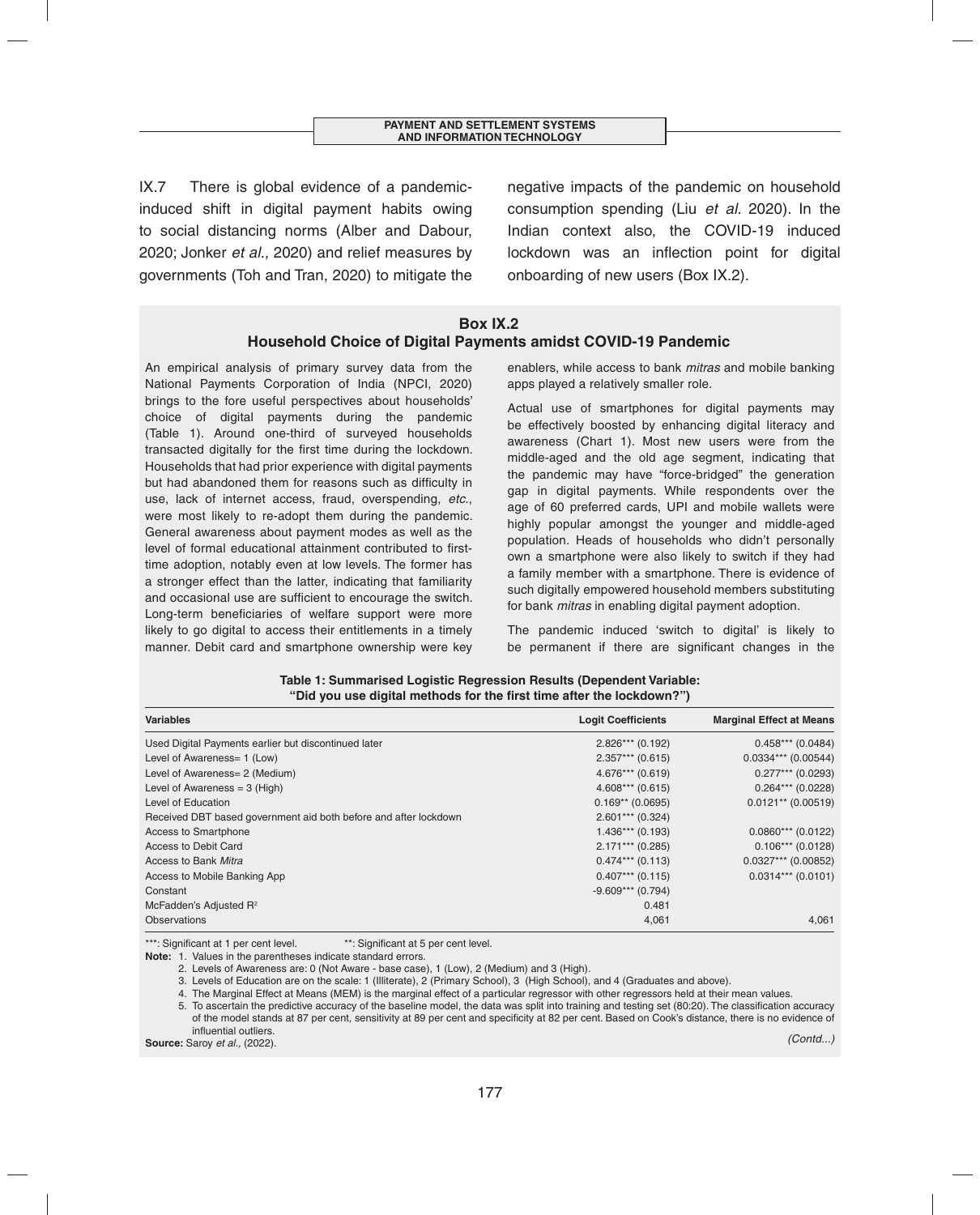

underlying enablers such as enhancement in the payment infrastructure, more merchant on-boarding, reduction in frauds, greater customer trust in digital payments and enhanced ease of use of such payment modes. This would ensure that the recent shift in preferences towards digital is not just a temporary spike but a permanent behavioural shift.

#### **References:**

- 1. Alber, N., and M. Dabour (2020), 'The Dynamic Relationship Between FinTech and Social', *International Journal of Economics and Finance*, 12(11), 109-109.
- 2. Jonker, N., C. van der Cruijsen , M. Bijlsma, and W. Bolt (2020), 'Pandemic Payment Patterns', DNB Working Papers 701, Research Department, *Netherlands Central Bank*.

#### *Authorisation of Payment Systems*

IX.8 Payment System Operators (PSOs) comprise PPI issuers, cross-border Money Transfer Service Schemes (MTSS), White Label ATM (WLA) operators, Trade Receivables Discounting Systems (TReDS), ATM networks, Instant Money Transfer Service Providers, Card Payment Networks and Bharat Bill Payment Operating Units (BBPOUs), besides Clearing Corporation of India Ltd. (CCIL) and National Payments Corporation of India (NPCI) [Table IX.2].

- 3. Liu, T., B. Pan, and Z.Yin (2020), 'Pandemic, Mobile Payment, and Household Consumption: Micro Evidence from China', *Emerging Markets Finance and Trade*, 56(10), 2378-2389.
- 4. National Payments Corporation of India (2020), 'Digital Payments Adoption in India, 2020', NPCI-PRICE Report.
- 5. Saroy, R., S. Awasthy, N. K. Singh, S. Adki, and S. Dhal (2022), 'Impact of COVID-19 on Digital Payment Habits of Indian Households', *Bulletin of Monetary Economics and Banking*, Vol 25, Special Issue.
- 6. Toh, Y. L., and T. Tran (2020), 'How the COVID-19 Pandemic May Reshape the Digital Payments Landscape', Payments System Research Briefing, 1-10, *Federal Reserve Bank of Kansas City*.

#### **Agenda for 2021-22**

IX.9 Last year, the Department had set out the following goals:

#### *Encouraging Healthy Competition*

• The Reserve Bank shall initiate discussion to develop a framework for settlement risk management with increased participation of non-banks in centralised payment systems including, review of membership (Paragraph IX.11);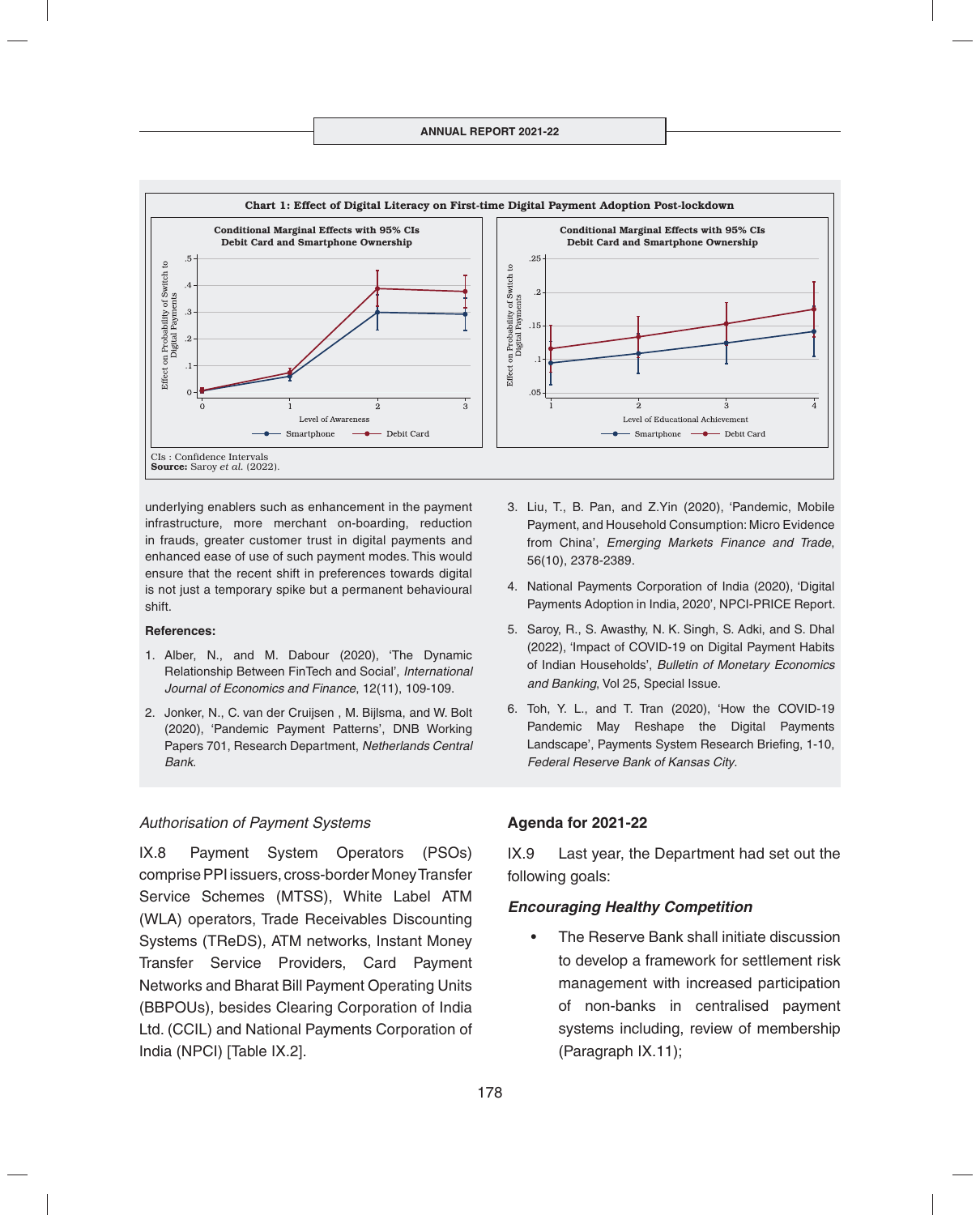## **Table IX.2: Authorisation of Payment System Operators (as at end-March)**

|                                                 |               | (Number)      |  |  |  |
|-------------------------------------------------|---------------|---------------|--|--|--|
| <b>Entities</b>                                 | 2021          | 2022          |  |  |  |
| 1                                               | $\mathcal{P}$ | 3             |  |  |  |
| A. Non-Banks - Authorised                       |               |               |  |  |  |
| <b>PPI</b> Issuers                              | 36            | 37            |  |  |  |
| <b>WLA Operators</b>                            | 4             | 4             |  |  |  |
| <b>Instant Money Transfer Service Providers</b> | 1             | 1             |  |  |  |
| <b>BBPOUs</b>                                   | 8             | 9             |  |  |  |
| <b>TReDS Platform Operators</b>                 | 3             | 3             |  |  |  |
| <b>MTSS Operators</b>                           | 9             | 9             |  |  |  |
| <b>Card Networks</b>                            | 5             | 5             |  |  |  |
| <b>ATM Networks</b>                             | 2             | $\mathcal{P}$ |  |  |  |
| <b>B. Banks - Approved</b>                      |               |               |  |  |  |
| <b>PPI</b> Issuers                              | 56            | 57            |  |  |  |
| <b>BBPOUs</b>                                   | 42            | 43            |  |  |  |
| <b>Mobile Banking Providers</b>                 | 566           | 648           |  |  |  |
| <b>ATM Networks</b>                             | 3             | 3             |  |  |  |
| Source: RBI.                                    |               |               |  |  |  |

## *Improving Consumer Convenience*

- The Reserve Bank had announced that pilot schemes for offline payment solutions would be conducted till March 31, 2021. Based on the experience gained through these pilot schemes, the Reserve Bank shall decide on implementing offline payment solutions in the country (Paragraph IX.12); and
- The Reserve Bank shall explore the possibility of facilitating settlement of card transactions processed by various card payment networks through the accounts of card payment networks maintained with the Reserve Bank. Settlement of card transactions in Reserve Bank books shall increase confidence in card transactions (Paragraph IX.13).

## *Ensuring Affordable Cost*

The Reserve Bank will examine the role that the payment services providers (PSPs) can play to ensure friction free remittances at lower cost, including review of corridors and charges for inbound crossborder remittances (Paragraph IX.14);

## **Increasing Customer Confidence**

- The Reserve Bank has established a framework to capture the location and business details of commercial bank branches, ATMs and business correspondents (BCs). It is envisaged to extend a similar framework to capture and maintain information about PoS terminals and other payment system touch points as well (Paragraph IX.15); and
- The Reserve Bank shall examine the need for a separate regulatory framework for outsourcing arrangements by non-bank payment service providers, given the current trend of outsourcing arrangements and the need for security control and clarity of roles and responsibilities of the regulated entities (Paragraph IX.16).

## **Implementation Status**

IX.10 In the 'Payment and Settlement Systems in India: Vision 2019-2021', DPSS had identified four goal-posts, *viz.,* competition, cost, convenience, and confidence, for achieving its vision.

# *Encouraging Healthy Competition*

# *Review of Membership to Centralised Payment Systems (CPS)*

IX.11 The Reserve Bank expanded access to CPS (RTGS and NEFT) and permitted authorised non-bank PSOs, *viz.,* PPI issuers, card networks and WLA operators, to participate in CPS as direct members. The non-bank PSOs were also allowed to open current accounts with the central bank. Guidelines were issued in July 2021 stipulating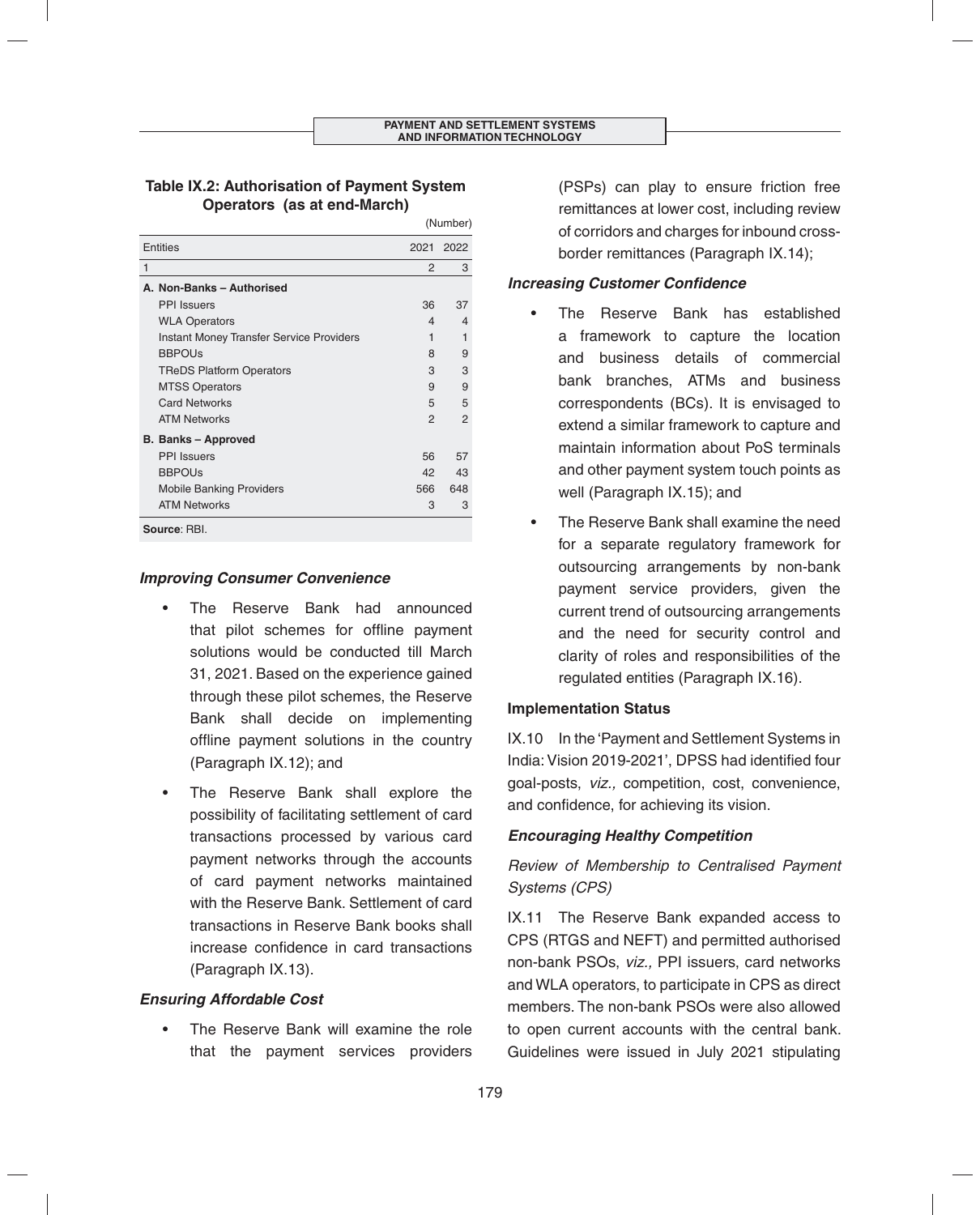eligibility criteria, membership type and nature of transactions, along with frequently asked questions (FAQs) for operational and user convenience. Direct access is expected to minimise the overall risk in the payments ecosystem and also benefit non-banks by lowering cost and time for effecting/ receiving payments, reducing dependence on banks and eliminating uncertainty in finality of payments as settlement will be carried out in central bank money.

#### *Improving Customer Convenience*

#### **Offline Payment Solutions**

IX.12 To encourage technological innovations that enable offline digital transactions, authorised PSOs were permitted in August 2020 to conduct pilots for proximity payments using cards, wallets or mobile devices. Based on the experience gained, the framework for facilitating small value digital payments in offline mode was issued on January 3, 2022. Accordingly, the authorised PSOs and Payment System Participants (both acquirer and issuers – banks and non-banks) were permitted to enable small value digital payments in offline mode using any channel or instrument like cards, wallets, mobile devices, etc., subject to specified conditions. The initiative is expected to give a push to digital transactions in areas with poor or weak internet or telecom connectivity, particularly in semi-urban and rural areas.

#### *National Settlement Services for Card Schemes*

IX.13 A circular on 'Access for Non-Banks to CPS' was issued on July 28, 2021, amending Master Directions on Access Criteria for Payment Systems dated January 17, 2017 and permitting direct access to non-bank PSPs including card networks. This will facilitate settlement of card transactions in the Reserve Bank.

## *Ensuring Affordable Costs*

# *Review of Corridors and Charges for Inbound Cross-border Remittances*

IX.14 The Reserve Bank is working on use of UPI for cross-border remittances across jurisdictions. While the efforts with various countries are at various stages, the interlinking of UPI with PayNow has been formally announced and is expected to be operationalised in the second half of 2022. The interlinking will further anchor trade, travel and remittance flows between the two countries and lower the cost of cross-border remittances. It would also serve as an example of interlinking of respective fast payment systems to achieve instant remittances in a cost-effective manner.

#### **Increasing Confidence**

#### *Geo-tagging of Payment System Touch Points*

IX.15 As announced in the Statement on Developmental and Regulatory Policies of October 8, 2021, the Reserve Bank prescribed a framework for geo-tagging of payment acceptance infrastructure deployed by banks and non-bank PSOs. Geo-tagging is expected to provide insights on regional penetration of digital payments by monitoring infrastructure density across different locations. This will help initiate policy interventions to deploy additional payment touch points and facilitate undertaking focused digital literacy programmes.

# *Third Party Risk Management and System-wide Security*

IX.16 The Reserve Bank issued a circular dated August 3, 2021 on "Framework for Outsourcing of Payment and Settlement-related Activities by Payment System Operators". The framework provides minimum standards to manage risks in outsourcing of payment and/or settlement-related activities (including other incidental activities like on-boarding customers, IT based services, *etc*.).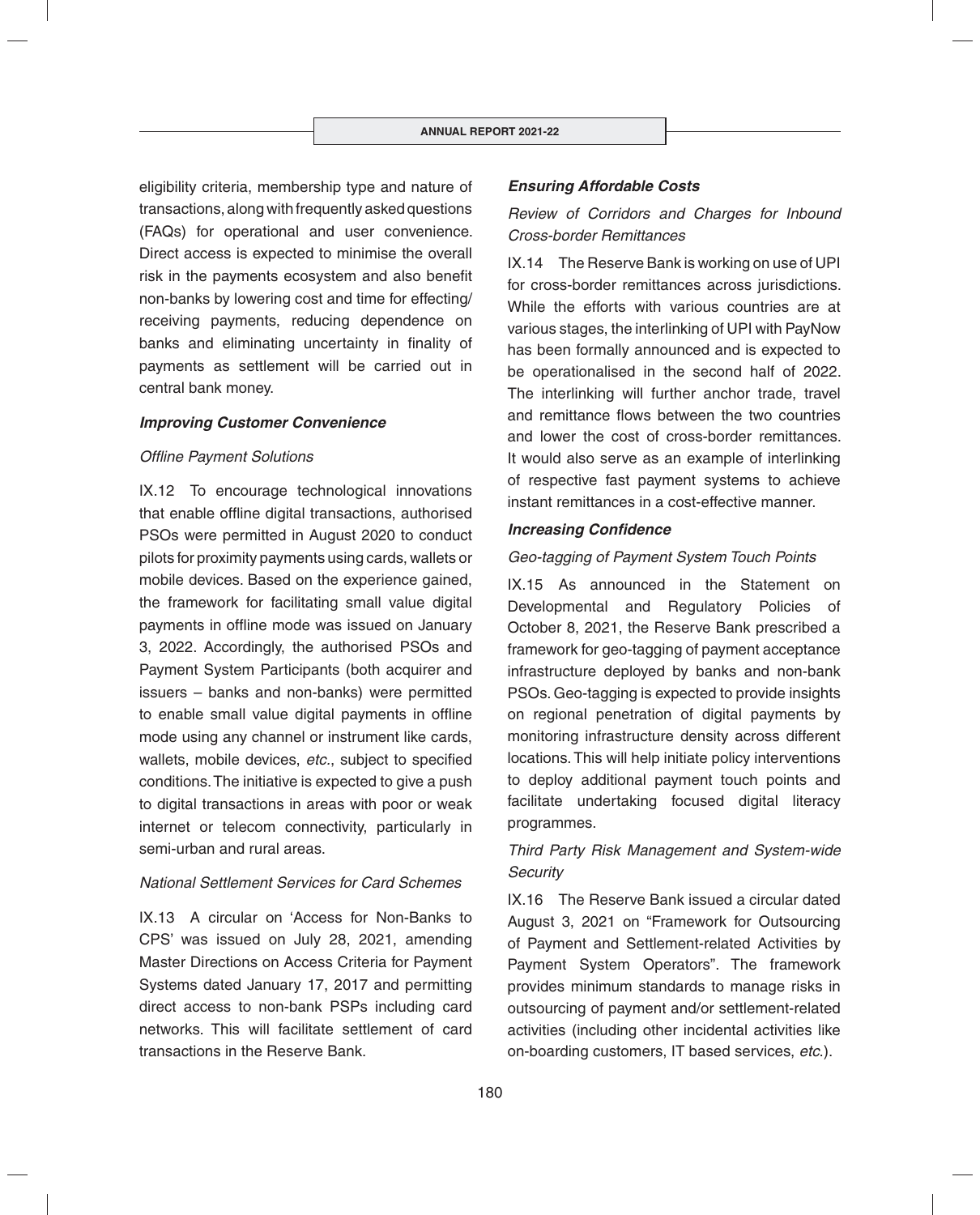## **Major Developments**

## *Improving Customer Convenience*

## *Enhancements in PPIs*

IX.17 Mandating interoperability, permitting cash withdrawal from full-KYC4 PPIs and increasing maximum balance in full-KYC PPIs to  $\bar{z}$  akh were enhancements permitted to PPIs in May 2021.

# *Bharat Bill Payment System (BBPS) - Addition of Biller Category*

IX.18 In July 2021, mobile prepaid recharges were permitted as a biller category in BBPS. As part of BBPS, the mobile prepaid customers will benefit from standardised bill payment experience, centralised customer grievance redressal mechanism, transparent customer convenience fee and availability of a bouquet of anytime, anywhere digital payment options.

# *Enhancements to Indo-Nepal Remittance Facility Scheme*

IX.19 Enhancements were made to the Indo Nepal Remittance Facility Scheme in October 2021 by way of increasing the ceiling per transaction to  $\bar{z}$  lakh and removing the annual cap of 12 remittances. These enhancements are expected to boost trade payments between the two countries and also ease pension payments to the ex-servicemen settled/relocated in Nepal.

## *Availability of NACH on All Days*

IX.20 Leveraging on the availability of RTGS 24x7x365, NACH system was made operational on all days of the week, including weekends, effective August 1, 2021. NACH has emerged as a popular and prominent digital mode of direct benefit transfer (DBT) to large number of beneficiaries

and has helped transfer of government subsidies during the COVID-19 pandemic in a timely and transparent manner.

## *24x7 Helpline for Digital Payments – DigiSaathi*

IX.21 Under the guidance of the Reserve Bank, NPCI in association with the payments industry set-up a centralised industry-wide 24x7 helpline for digital payments christened – *DigiSaathi*. The 24x7 helpline provides a channel to obtain help on the entire gamut of digital payments. Automated responses on information related to digital payment products and services are available in Hindi and English through multiple options like – (a) toll-free number (1800-891-3333), (b) a short code (14431), (c) website – www.digisaathi.info, and *chatbots*. *DigiSaathi* will assist users with their queries on digital payments *via* website and *chatbot* facility and through toll-free calls where user can dial or call out the options/products for which the information is required.

## *UPI for Feature Phones – UPI123Pay*

IX.22 UPI123Pay was launched by the Reserve Bank to empower 40+ crore feature phone subscribers to get onboarded to the domain of digital payments by enabling them to transact digitally and avail UPI features. UPI123Pay provides four distinct options to feature phone users to effect digital payments, *viz.,* (a) Interactive Voice Response (IVR), (b) missed call, (c) app based functionality, and (d) proximity sound-based payments.

## *Enhancing Transaction Limit for IMPS*

IX.23 IMPS is an important payment system providing 24x7 instant domestic funds transfer facility and is accessible through various channels

Know your customer.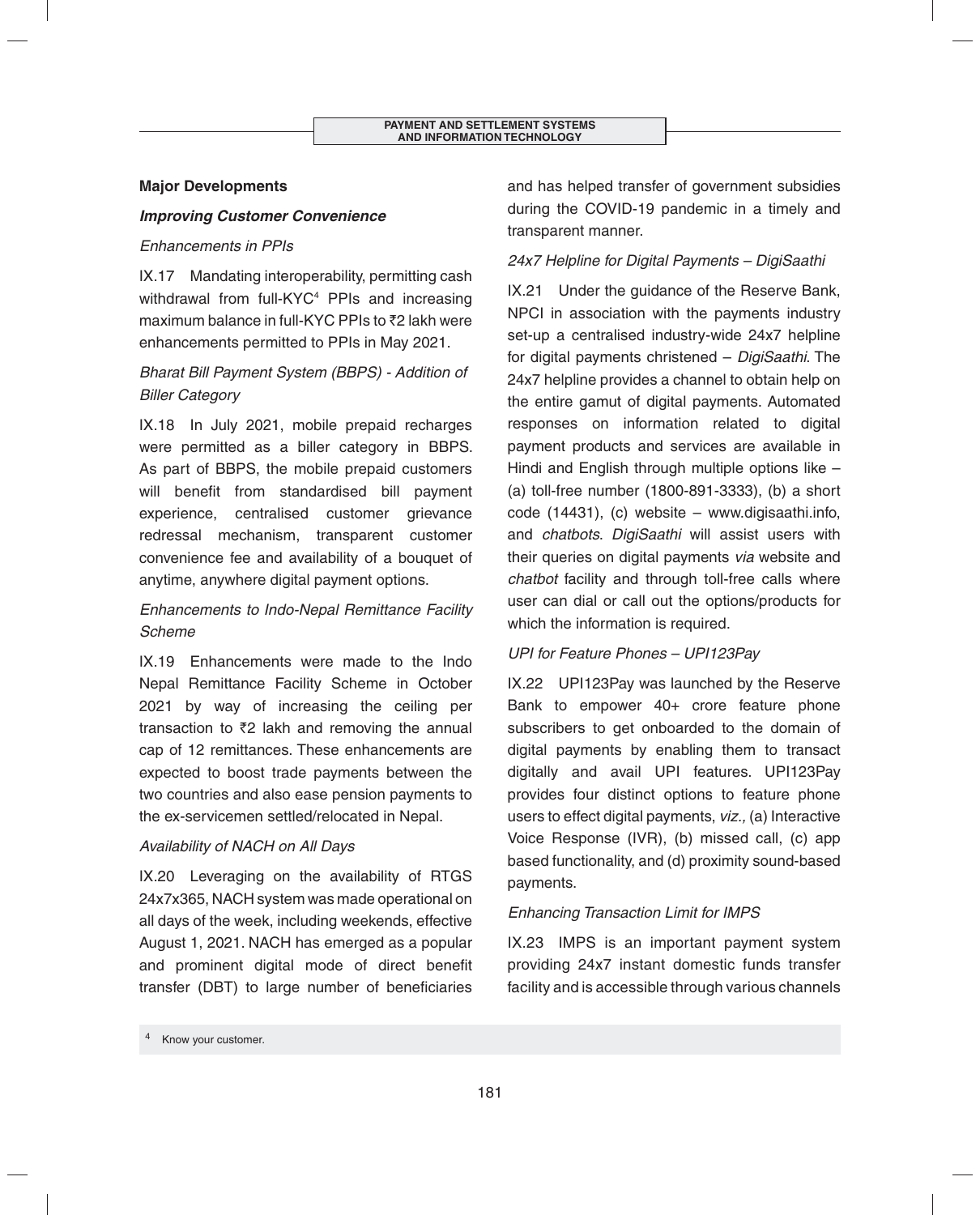like internet banking, mobile banking apps, bank branches, ATMs, SMS and Interactive Voice Response System (IVRS). Keeping in view the importance of IMPS in processing of domestic payment transactions, the per-transaction limit was enhanced from  $\bar{z}$  lakh to  $\bar{z}$  lakh for all channels other than SMS and IVRS ( $\overline{5}$ thousand). This will lead to further increase in digital payments and will provide an additional facility to customers for making digital payments bevond ₹2 lakh.

# *Increase in UPI Transaction Limit for Specified Categories*

IX.24 To facilitate greater participation of retail customers in financial markets, e.g., investment in the G-secs segment through the Retail Direct Scheme, and for payment towards subscription of Initial Public Offerings (IPOs); the transaction limit in UPI system was enhanced from  $\bar{z}$  lakh to  $\bar{z}$  5 lakh for these categories.

#### *Ensuring Affordable Costs*

*Usage of Automated Teller Machines/Cash Recycler Machines - Review of Interchange Fee and Customer Charges*

IX.25 The interchange fee and customer charges for transactions at ATMs and cash recycler machines were reviewed in June 2021 after examining the recommendations of the committee set-up by the Reserve Bank under the Chairmanship of the Chief Executive, Indian Banks' Association (IBA). Accordingly, a marginal increase in interchange fees per transaction from ₹15 to ₹17 for financial transactions and from ₹5 to  $\bar{\xi}6$  for non-financial transactions in all centres was effected from August 1, 2021. Consequently, the ceiling on customer charge per transaction, beyond the free transactions, was also increased slightly from  $\overline{20}$  to  $\overline{21}$ , effective January 1, 2022.

#### *Discussion Paper on Charges in Payment Systems*

IX.26 To take a comprehensive view of the charges payable by merchants and consumers for receiving/making digital payments, it was announced in the Statement on Developmental and Regulatory Policies of December 8, 2021 that a discussion paper covering all aspects related to charges (including convenience fee and surcharging) involved in various channels of digital payments will be issued shortly.

#### **Increasing Confidence**

## *Investment in Entities from FATF Non-compliant Jurisdictions*

IX.27 Guidelines were issued in June 2021 on investment in PSOs from Financial Action Task Force (FATF) non-compliant jurisdictions to ensure consistency with similar instructions for investment in non-banking financial companies (NBFCs) from such jurisdictions.

#### *Tokenisation - Card Transactions*

IX.28 The framework on device-based card tokenisation was extended in August 2021 to include laptops, desktops, wearables (wrist watches and bands) and Internet of Things (IoT) devices. Further, in September 2021, card networks and card issuers were permitted to offer Card-on-File Tokenisation (CoFT) services. It was also advised that from July 1, 2022 no entity in the card transaction/payment chain, other than the card issuers and/or card networks, shall store the actual card data, and any such data stored previously shall be purged.

#### **Other Initiatives**

#### *CPFIR - Payment Fraud Reporting (Utkarsh)*

IX.29 The reporting of payment frauds to the Central Payments Fraud Information Registry (CPFIR) maintained by the Reserve Bank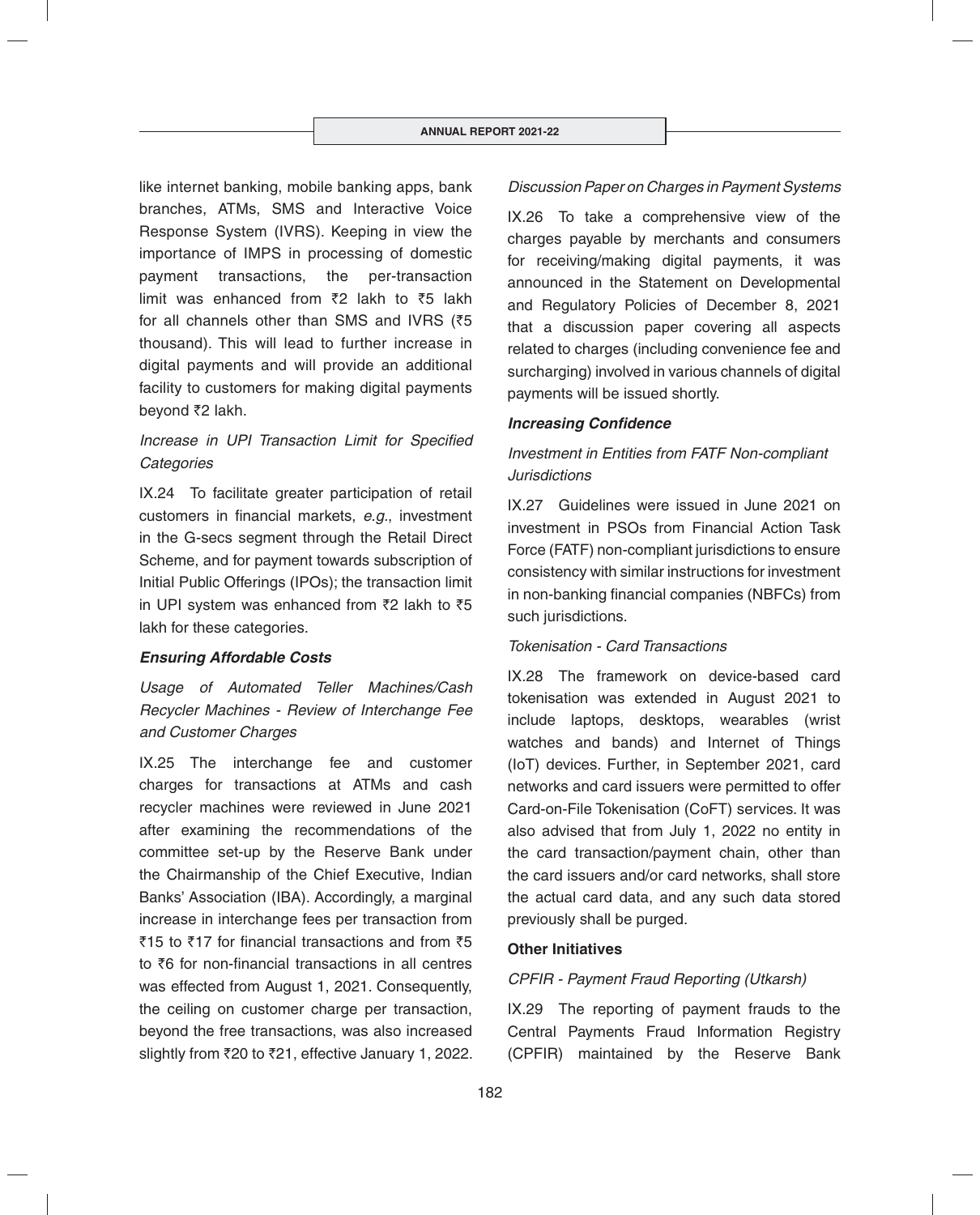was further streamlined with inclusion of more scheduled commercial banks and non-bank PPI issuers as reporting entities.

# *Payments Infrastructure Development Fund (PIDF) [Utkarsh]*

IX.30 The PIDF scheme was operationalised fully during the year, and as at end-March 2022, the contribution to the scheme was  $\overline{7}798.94$  crore. Also, as at end-March 2022, 94.77 lakh payment acceptance devices were deployed under the PIDF. The Advisory Council chaired by the Reserve Bank's Deputy Governor (Shri T. Rabi Sankar) provided overall guidance and also approved inclusion of eligible street vendors of the Prime Minister Street Vendor's *AatmaNirbhar Nidhi* (PM *SVANidhi*) Scheme in Tier-1 and 2 centres as beneficiaries of the PIDF Scheme.

# *Inspection of NPCI*

IX.31 Inspection of NPCI was conducted in November 2021. The scope of the inspection, driven by the Principles for Financial Market Infrastructures (PFMIs), was confined to functional assessment of various retail payment systems operated by NPCI, risk assessment and management framework, governance and oversight, business impact analysis, compliance audit, information and cyber security audit, compliance status of previous Inspection Report and compliance of the terms and conditions of the Certificate of Authorisation.

# *Inspection of CCIL*

IX.32 The Reserve Bank conducted the onsite inspection of CCIL under Section 16 of the Payment and Settlement Systems (PSS) Act, 2007. CCIL was assessed against the 24 PFMIs formulated by the Committee on Payments and Market Infrastructures-International Organisation of Securities Commissions (CPMI-IOSCO). As Central Counterparty (CCP), CCIL was rated 'Observed' for 17 principles and 'Broadly Observed' for three, while four were 'Not Applicable' to it. As Trade Repository (TR), CCIL was rated 'Observed' for 11 principles, while 13 were 'Not Applicable'.

# *Developments in CCIL*

IX.33 During the year, CCIL was able to manage its operations smoothly notwithstanding the challenges from the COVID-19 pandemic. CCIL enhanced its risk management process by increasing margin period of risk (MPOR) to 5 days in various segments, calibrating the floor for 1-day value at risk (VaR) for securities in a tenor bucket to 95<sup>th</sup> percentile and improving the methodology for intra-month revision of default fund.

IX.34 Leveraging on RTGS 24x7, CCIL extended the cut-off time for clearing and settlement in forex segments. CCIL settlement data was included in daily data on payment systems published on the Reserve Bank's website from May 3, 2021. Submission of returns/statements by CCIL was further rationalised. CCIL also assumed responsibility as the aggregator and receiving office for the RBI Retail Direct Scheme, which facilitates investment in government securities by individual investors. The issuances of Legal Entity Identifier (LEI) by CCIL's subsidiary Legal Entity Identifier India Ltd. (LEIL) crossed 45,000 in March 2022.

# *e-BAAT Programmes*

IX.35 The Reserve Bank has been conducting electronic Banking Awareness and Training (e-BAAT) programmes regularly for the benefit of customers/bankers/students/public. The aim is to create awareness and clear doubts on use of various payment systems and products. During the year, 367 e-BAAT programmes were conducted by the regional offices of Reserve Bank.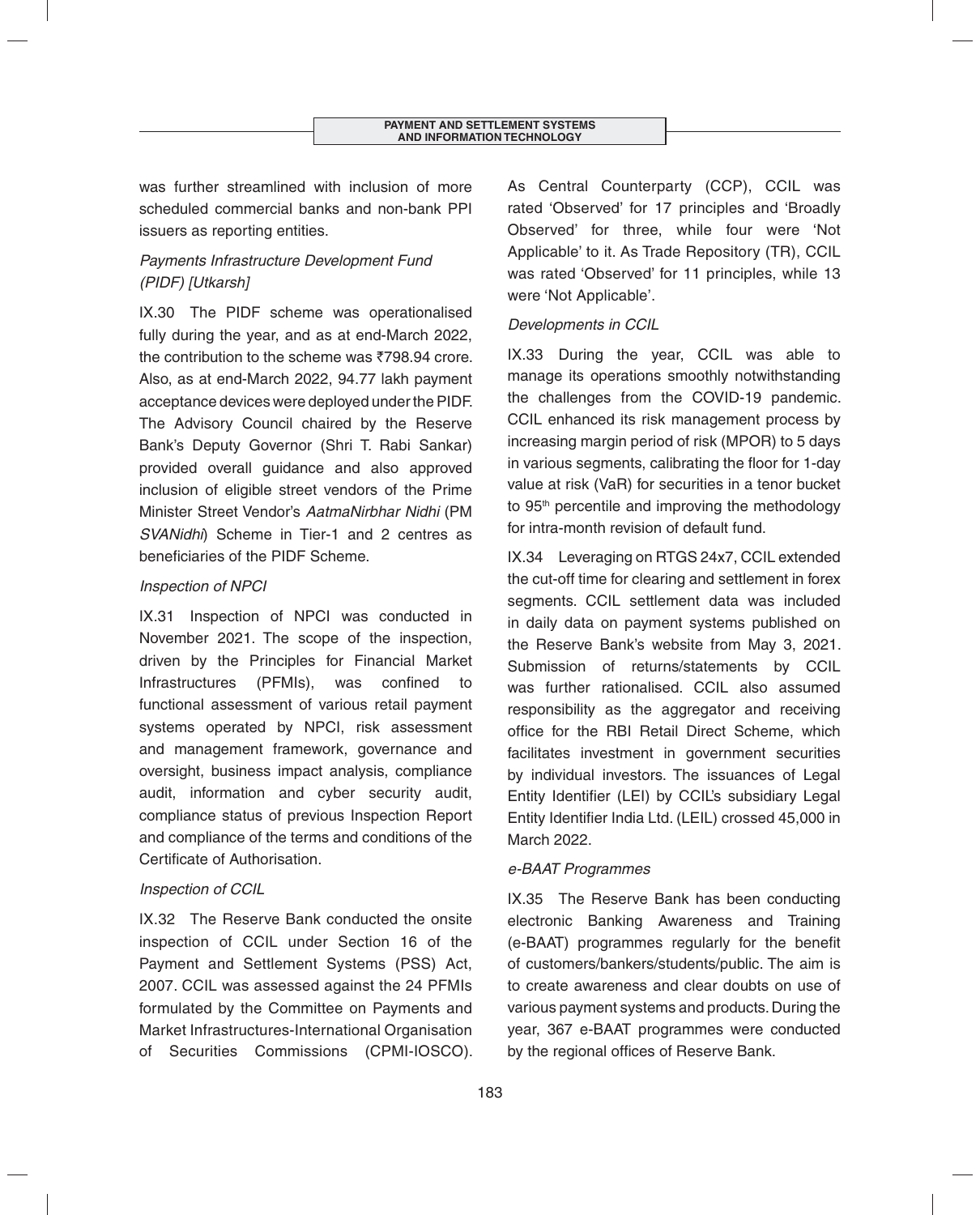## *Inspection of PSOs*

*IX.36* Under Section 16 of the PSS Act, inspection of 46 retail entities, *viz.,* 30 PPI issuers, 4 WLA operators, 8 BBPOUs, 3 TReDS platform operators and one ATM Network was carried out by the Reserve Bank during the year.

#### **Agenda for 2022-23**

IX.37 In 2022-23, the Department will focus on the following goals:

- *Formulation and Release of Payment System Vision 2025 Document:* With the achievement of the intended outcomes and completion of identified actions in Vision 2021, the Reserve Bank shall come out with its Vision for the payments ecosystem in the coming years to ensure continuous development of the payments landscape;
- *Publication of Payments Dashboard:* To enhance consumer experience and provide greater insights into payment trends, the Reserve Bank shall publish a payments dashboard with pictorial representation of trends in payment systems; and
- *Implementation of Framework of Geo-tagging of Payment Acceptance Infrastructure:* As announced in the Statement on Developmental and Regulatory Policies of October 8, 2021, the Reserve Bank has prescribed a framework for geo-tagging payment touch points and will initiate the process to implement the framework.

# **3. DEPARTMENT OF INFORMATION TECHNOLOGY (DIT)**

IX.38 The focus of the Department of Information Technology during the year remained

on ensuring an uninterrupted functioning of the ICT infrastructure in the Reserve Bank in the COVID-19 induced pandemic environment. The Bio-bubble created by the Department, right at the beginning of the COVID-19 pandemic, was sustained through the successive waves of the pandemic ensuring smooth functioning of the country's payment systems, financial market operations, internal ICT facilities in the Reserve Bank, among others.

IX.39 During the year, though the focus remained on cyber resilience in a COVID-19 induced pandemic environment for ensuring round the clock availability of the ICT infrastructure in the Reserve Bank, the Department also continued its efforts towards upgrading infrastructure and also stabilising newly introduced applications. The major milestones achieved during the year included enhancing resilience of RTGS and SFMS, upgradation of non-IT physical infrastructure at data centres and stabilisation of *Sarthi* application.

#### *Major Initiatives*

## *Improving Resilience of RTGS*

IX.40 As an incremental strategy to continuously improve India's payment systems, upgrades have been carried out in underlying infrastructure hosting RTGS, which smoothens the message flow, its reconciliation and replication across sites. This coupled with ongoing improvements in RTGS system would help in reducing the system Recovery Time Objective (RTO) and further improving the resilience.

# *New Advanced Firewall and Network Data Flow Monitoring*

 $IX.41$  The new advanced firewall solution, which is being implemented across the Reserve Bank, provides advanced features equipped to cater to the security requirements of the growing needs of Reserve Bank's IT infrastructure. The content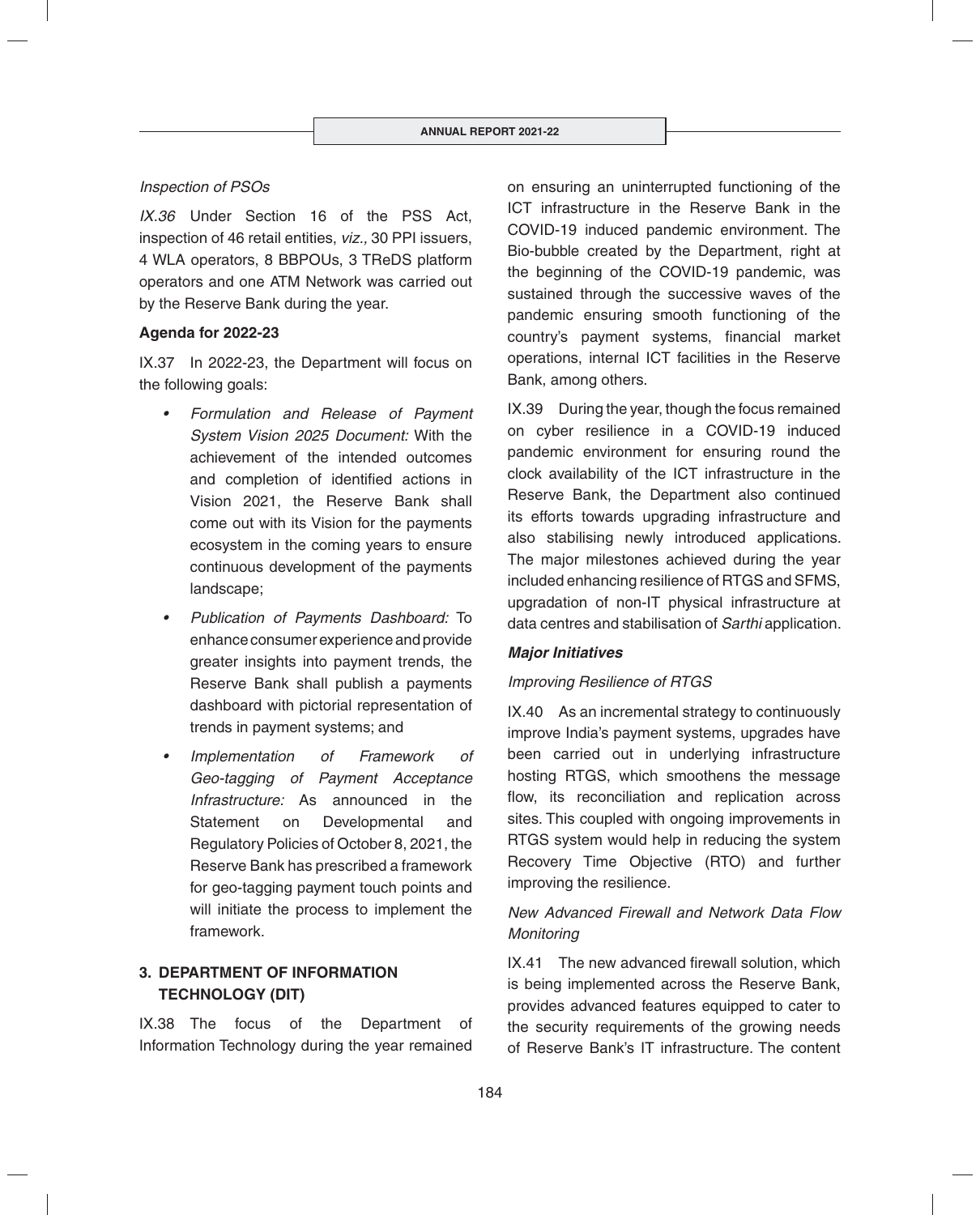disarm and reconstruction feature provides dedicated file scanning for the network traffic.

IX.42 The network data flow monitoring solution provides protection against both internal and external threats with higher visibility and security, through analytics on encrypted traffic for malware. The security analytics of the solution helps to identify security compliance gaps, aids in forensic investigation, threat alarms and incident response.

# *Upgradation of Non-IT Physical Infrastructure at Data Centres*

IX.43 The Reserve Bank rejuvenated non-IT infrastructure of its existing data centres during the COVID-19 induced lockdown. All non-IT infrastructure was replaced/upgraded in live running environment of 24x365 critical operations. The work has been completed at two data centres and is in advanced stage of completion at third data centre. The major driving factor for the project was optimal capacity planning and energy efficiency which includes upgrading of non-IT infrastructure at data centres. This measure is expected to increase the operational efficiency of data centres.

## **Enhancing Resilience/Efficiency of SFMS**

IX.44 SFMS, the messaging system used for both NEFT and RTGS, is being upgraded in phased manner in the Reserve Bank and 200+ member banks to enhance its capability to support functions in automated manner. Features such as reconciliation, enhanced reconciliation and dual certificate support are already implemented. The upgraded SFMS will take care of the futuristic requirements, *viz.,* high availability, scalability, enhanced security, performance, and resilience.

# *Reserve Bank as Aggregator for Tax Information Network (TIN 2.0)*

IX.45 The initiative is to integrate Reserve Bank's *e-Kuber* system with Tax Information Network (TIN 2.0) of Central Board of Direct Taxes (CBDT) and the Public Financial Management System (PFMS) of Controller General of Accounts (CGA) for implementation of *Pratyaksh Kar Lekhankan Pranali* (PRAKALP). The development in *e-Kuber* has been completed and is ready for implementation.

# *Stabilisation of Sarthi Application*

IX.46 *Sarthi*, the less-paper solution for the Reserve Bank's internal processes was launched on January 1, 2021, and continuous efforts were made during the year to customise new workflow processes and enhance the features and functionalities of the application as well as ensuring better user experience. Further, extensive users' training programmes were conducted covering all central office departments (CODs), regional offices (ROs) and training establishments (TEs) for better adoption of the application. Additionally, application utilisation is being continuously monitored and application security measures are being regularly reviewed to ensure robustness of the application.

# *Hybrid Payment System*

 $IX.47$  An efficient payment system is the lifeline of the economy. The Reserve Bank has been focusing on developing the payment systems in the country for the past four decades. Today, India can boast of having a vibrant, efficient and secured payment ecosystem. Availability of NEFT and RTGS around the clock has further strengthened the payment ecosystem in the country. Currently, the payment systems are either based on gross settlement or net settlement, so, the possibility of having an integrated system capable of both gross and net settlements may be explored.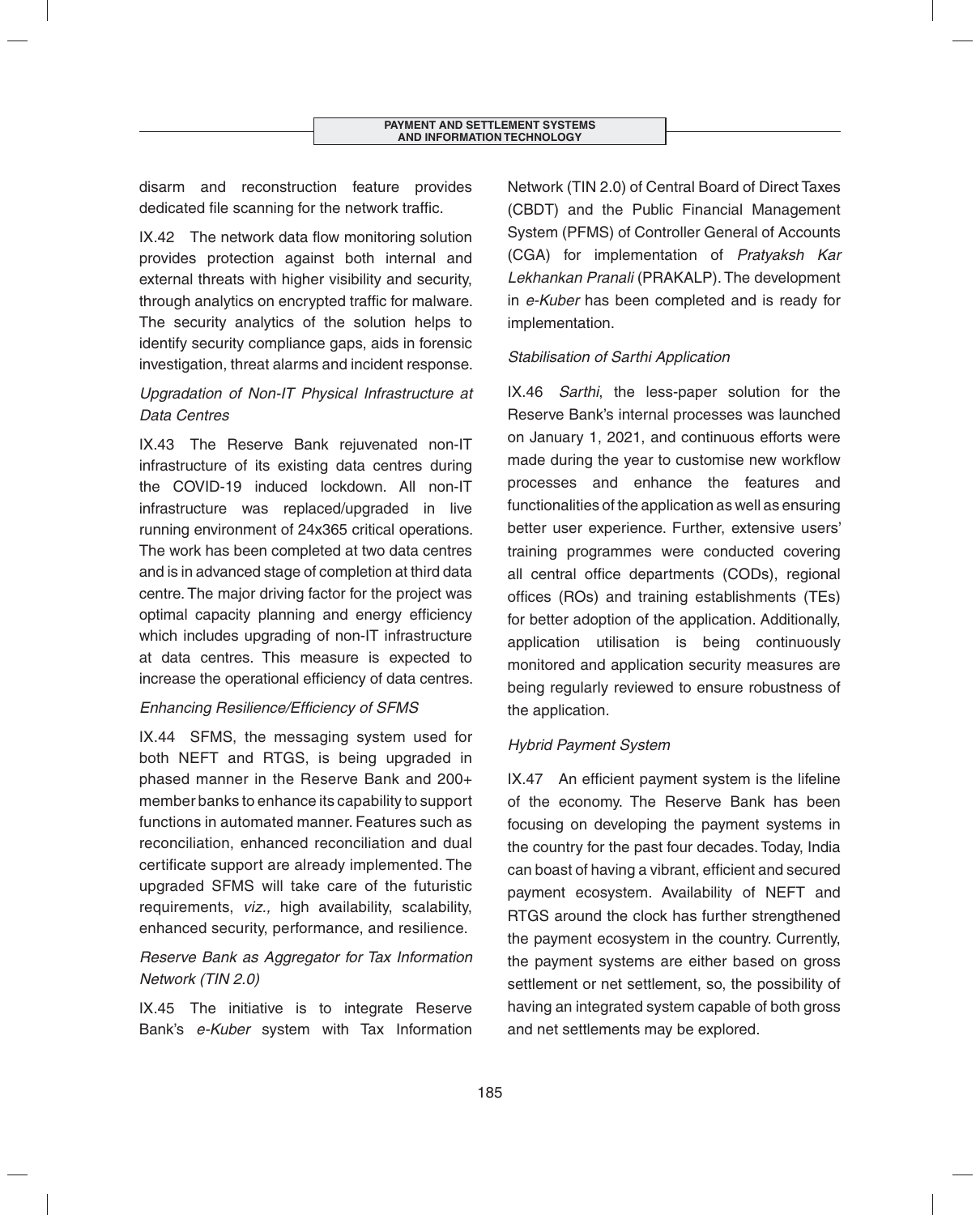## **Agenda for 2021-22**

IX.48 Last year, the Department had set out the following goals under *Utkarsh*:

- *Next Generation Data Centre*: Examination of the feasibility of next generation data centre and preparation of detailed prototype plan to cater to the Reserve Bank's ICT roadmap for coming years (Paragraph IX.49 - IX.50)*;*
- *Upgradation of Non-IT Physical Infrastructure at Data Centres:* The rejuvenating of non-IT infrastructure at its existing data centres is underway. Optimal capacity planning and energy efficiency is a major driving factor for the project, which includes invigorating non-IT infrastructure at data centres (Paragraph IX.51)*;* and
- *Implementation of Next-Generation e-Kuber: e-Kuber* is performing key financial services and operations of the Reserve Bank with/for various stakeholders such as government, banks and other market participants. The system is being revived to improve the functionalities by leveraging on technological developments and will facilitate enhanced automation of processes, flexibility of integration with external and internal systems, ease of change management, enhanced modularity, reporting with comprehensive real time dashboards, front end improvements for enhancing productivity and robust controls (Paragraph IX.52)*.*

#### *Implementation Status*

## *Next Generation Data Centre*

IX.49 The Reserve Bank will be constructing a new state-of-the-art greenfield data centre to address capacity expansion constraints to meet the ever-increasing IT landscape need, avoid region specific risk and house critical data centre manpower. The new data centre will also host 'Enterprise Computing and Cybersecurity Training Centre' to cater to the advanced training needs of the Reserve Bank's staff and also the banking sector.

IX.50 Land acquisition for the new data centre has been completed. The Reserve Bank is in the process of identifying the project implementation agencies.

## *Upgradation of Non-IT Physical Infrastructure at Data Centres*

IX.51 The work has been completed at two data centres, and is in advanced stage of completion at the remaining data centre.

## *Implementation of Next-Generation e-Kuber*

IX.52 The process of upgradation of *e-Kuber* system which facilitates key financial services and operations of the Reserve Bank with/for various stakeholders, is in progress.

#### **Agenda for 2022-23**

IX.53 The Department's goals for 2022-23 are set out below:

*• Robotic Process Automation (RPA) Solution for Automation of Routine and Repetitive Tasks:* RPA is envisioned for automation of repetitive and manual tasks such as software installation, report generation, reconciliation issues and fault remediation activities by bots without the support of IT engineers thereby resulting in better utilisation of their services in other critical functions. This shall help in reducing human errors and bring in more efficiency and productivity in day-to-day operations across the Reserve Bank;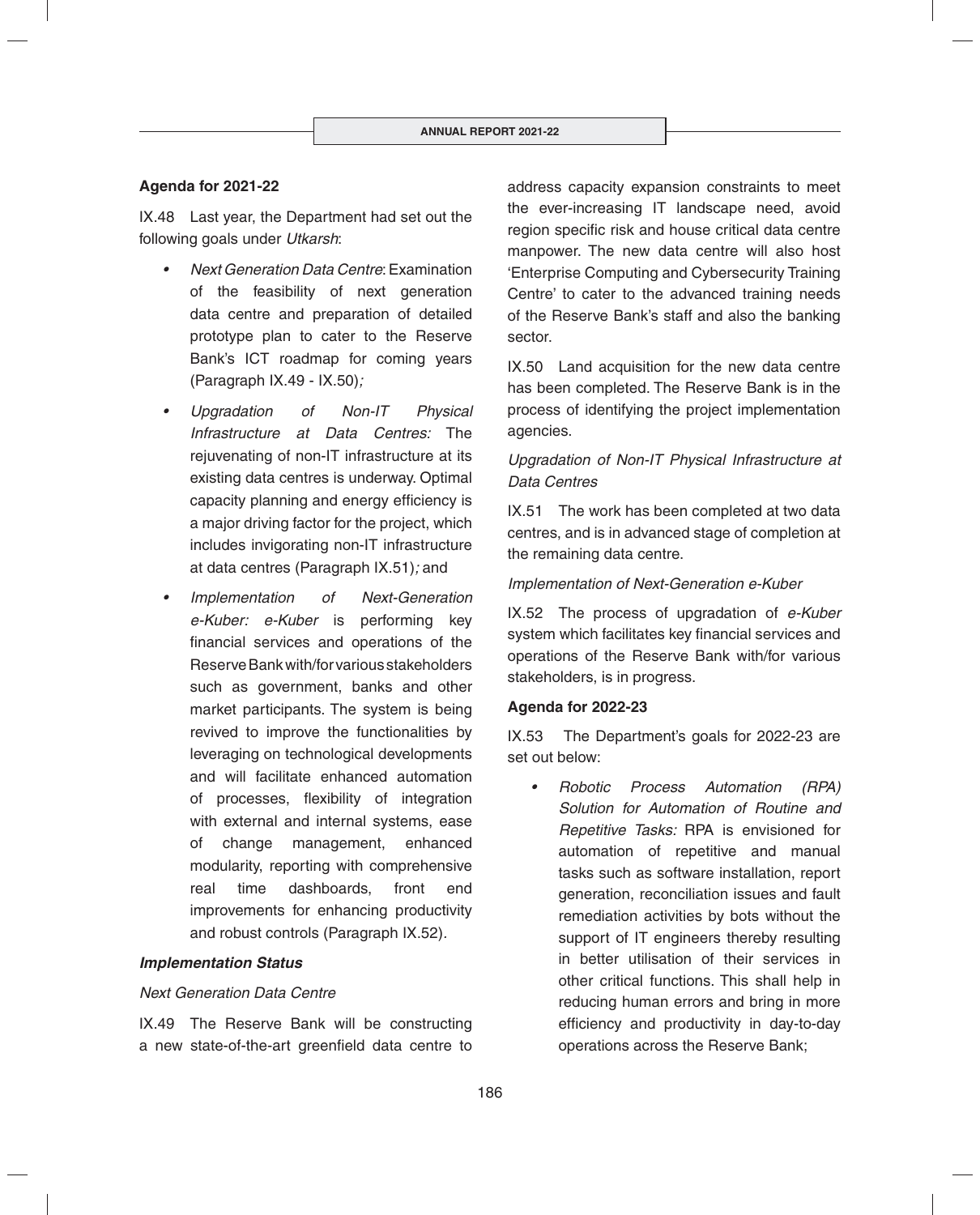- *Better Interface for Internal Applications to Enhance User Experience and Adoption:*  The Department will be enhancing the user interface of the internal applications by adopting the latest best practices and global standards to improve the user experience and adoption of the applications. Special focus will be on usercentric design and continuous accessibility in safe and secure manner;
- *Next Generation e-Kuber:* The *e-Kuber* will be upgraded to the next generation based on newer technologies with wider flexibility and stability. The upgraded system will have functionalities like reporting with comprehensive real time dashboards, enhanced user experience, scalability, resilient, easier process orchestration, ease of integration with external and internal systems, front end improvements for enhancing productivity, robust controls, and integrated security architecture platform;
- *Making NEFT Compliant to Global Messaging Standards:* Payment industry has evolved over a period and various business drivers like richness of data, standardisation across payment nodes, compliance, deeper reporting, and related requirements have been constantly driving the need for change. ISO 20022 is a global and open standard for payment messaging. The RTGS system is already based on ISO 20022. The Reserve Bank will strive to make its NEFT system also compliant to this global messaging standard. Adoption of ISO 20022 will provide structured and granular data, improved analytics, endto-end automation, and better global harmonisation. It will also pave way for

interoperability between RTGS and NEFT *(Utkarsh);*

- *Continuous Upgrading of IT and Cyber Security:* The Reserve Bank strives to continuously assess and upgrade its IT security infrastructure to enhance its efficiency and effectiveness of tackling the emergent threats and protect its IT infrastructure that caters to critical payment infrastructure. In this endeavour, the Reserve Bank will upgrade Security Operation Centre (SOC) technologies with innovative capabilities and additional advancements like security orchestration, automation and response, user entity behaviour analytics, extended detection and response; and
- *Enterprise Data Centre and Enterprise Computing and Cybersecurity Training Centre:* The Reserve Bank plans to commence work on a new state-ofthe-art greenfield data centre during 2022-23 for which necessary land has been obtained. The data centre will cater largely to internal needs of the Reserve Bank, and will also host an enterprise computing and cybersecurity training centre which will cater to the needs of the banking and financial sector of the country.

# **4. CONCLUSION**

IX.54 The Reserve Bank continued its efforts to develop state-of-the-art payment and settlement systems in the country for building less cash society, along with a focus on increasing efficiency, improving customer convenience, expanding outreach and ensuring safety and security of payment systems as envisaged in the Reserve Bank's Payment and Settlement